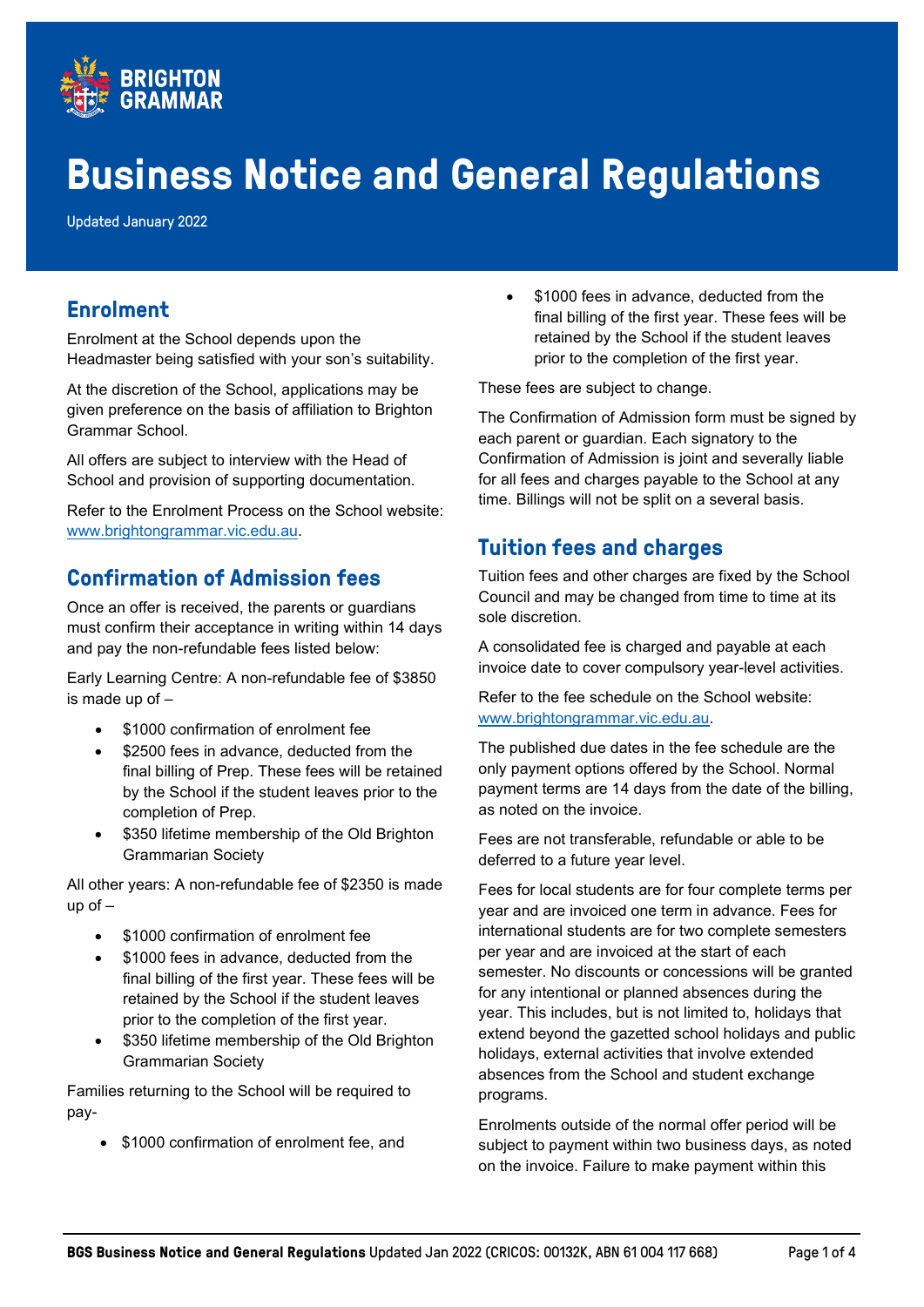timeframe may result in the place being offered to another student.

A 2% discount on tuition fees is available where the annual fees (Terms 1-4) are paid as a lump sum in advance, within the Term 1 payment terms.

In case of fee default the School reserves the right to engage mercantile agents or legal services, and claim associated costs of recovery.

A proportion of the School's funding may be used to fund some or all of the ELC's operation.

These Regulations must also be read in conjunction with the International Students Refund Policy, International Students Handbook and Written Agreement.

## **Continued enrolment**

Subject to this Business Notice and General Regulations, once enrolled, students remain enrolled in the School from year to year.

The parents or guardians are responsible for the ongoing currency and accuracy of student and family information held by the School, including medical details and emergency contact information.

The parents or guardians may update family and student information via the School's portal or, if unavailable, in writing as and when the information changes.

#### **Late fees and overdue accounts**

Fees not paid by the due date specified on the invoice will incur a late fee of 15%pa of the amount outstanding. The School is not responsible for any delays in receiving payment (including banking, portal failures, postal delays or lost mail).

In addition, non-payment of fees and charges may result in the withdrawal of any scholarships or concessions until all outstanding amounts are paid in full. The scholarship benefit or concessions may be reinstated at the discretion of the Headmaster from the date payment is received.

Non-payment of fees and charges may also result in a student's tuition being suspended or academic records being withheld until payment is made in full at the discretion of the Headmaster. Prolonged non-payment of fees in line within the agreed due dates may result in the student being removed from the School.

#### **Family discounts**

The sibling discount applies in order of the age of the children currently attending BGS as follows:

| BGS 2 <sup>nd</sup> child                                                  | 10% of tuition fees      |
|----------------------------------------------------------------------------|--------------------------|
| $BGS$ 3 <sup>rd</sup> child                                                | 25% of tuition fees      |
| $BGS$ 4 <sup>th</sup> child                                                | 50% of tuition fees      |
| <b>Firbank Grammar</b><br>receipt and acceptance of a written application. | 5% of tuition fees, upon |

Any sibling discount granted is not retrospective and only applies so long as all fees are paid by the due dates or in accordance with an agreed payment schedule. Failure to pay fees by the due date on more than one occasion will result in permanent removal of the sibling discount.

These discounts are not available to parents or guardians who receive other financial benefits from the School (e.g. scholarship recipients), and for the concession to be applied all students must be billed under the same account.

## **Scholarships**

For information on scholarships, refer to the Admissions Coordinator on +61 3 8591 2202 or email admissions@brightongrammar.vic.edu.au.

#### **Extra-curricular activities**

The School reserves the right not to allow a student to participate in optional excursions and activities.

#### **Withdrawal of a student**

Parents or guardians are required to give the Headmaster or Head of School one term's notice in writing prior to the permanent withdrawal of a student. If the required notice is not received, a fee equivalent to one term's tuition fees is payable. If a student is withdrawn from the School, all outstanding fees and charges become immediately due and payable. There will be no reduction or remission of fees.

If a student is participating in the laptop leasing program, any unpaid future instalments will be immediately due and payable upon withdrawal.

For example: if notice is received from the parents or guardians after the first day of Term 4 to terminate an enrolment, the parents or guardians will be liable to pay Term 1 fees the following year.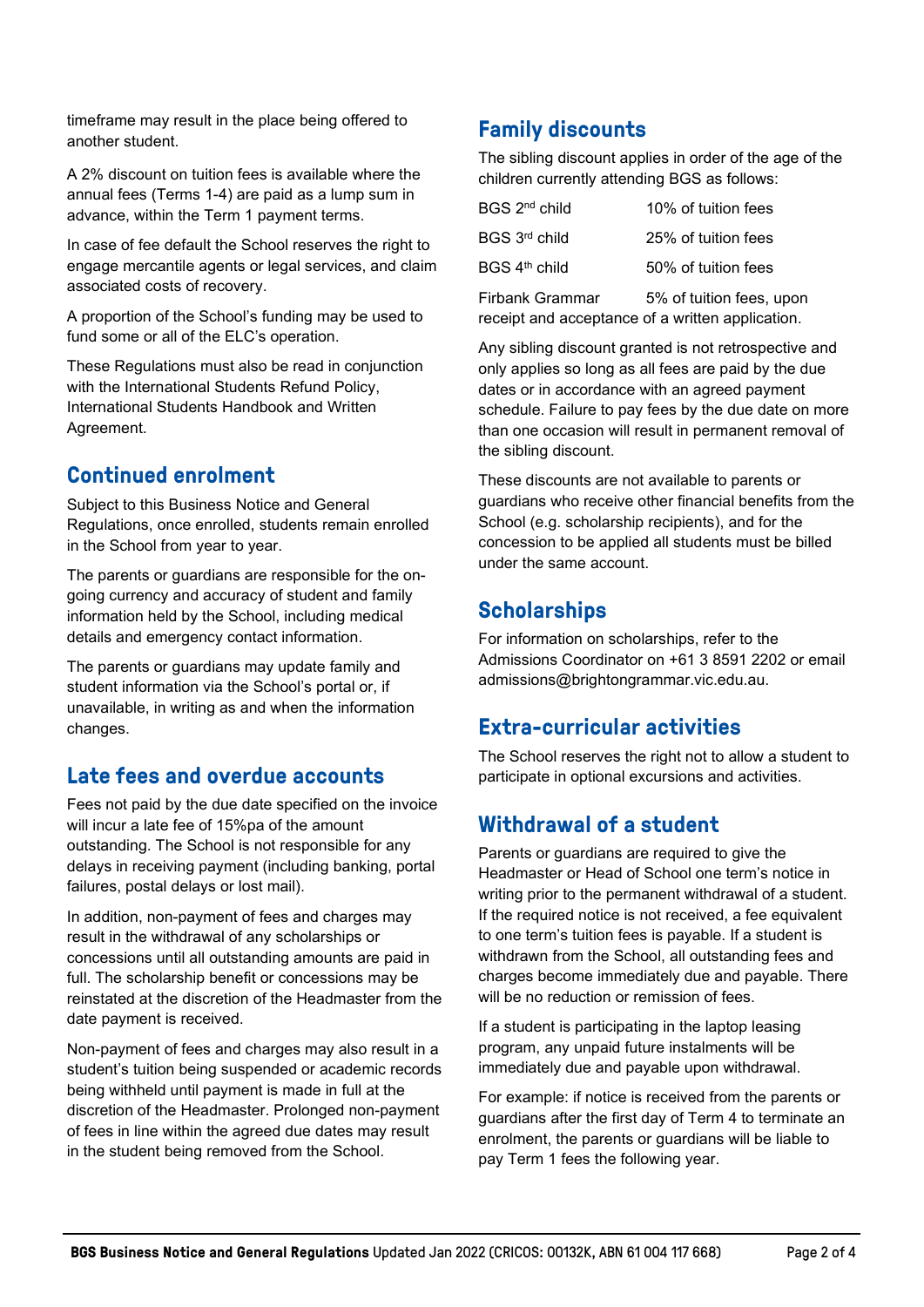## **Removal of a student**

A student may be removed from the School at the discretion of the Headmaster as a result of:

- unacceptable academic performance
- disciplinary reasons
- failure to meet Commonwealth Government requirements or visa requirements applicable to overseas students
- failure by the student, parent or guardian to adhere to School policies and procedures or rules and regulations, including failure to pay fees in line within the agreed due dates.

If a student is removed in any of the circumstances described above, a pro-rata refund of tuition fees, less one term's fees due to lack of notice, will be applied.

# **Student discipline**

The Headmaster or his delegates may suspend or expel any student whom the Headmaster believes is guilty of breaking the general regulations, School rules, policies or any standing instructions, procedures or any law.

Corporal punishment is not permitted at the School.

# **Authority and indemnity**

In the event of a student suffering any injury or sickness, the School is authorised to take such action as it deems fit to obtain medical and/or hospital care and attention.

Parents or guardians will indemnify the School against all costs, claims, actions and demands made against the School, its servants and agents incidental to that care and attention.

There are occasions during the course of a student's enrolment at the School where they will participate in activities onsite, or be required to leave the School campus. The parents or guardians enrolling a student in the School consent to such activities (including but not limited to the use of indoor and outdoor playgrounds and swimming pools) and travel arrangements.

#### **Insurance**

The School carries insurance for accidental death and bodily injury to full-time students while engaged in School or organised sporting activities.

For further information, contact the School at bgsaccounts@brightongrammar.vic.edu.au.

The cover excludes any refund gaps for costs covered by Medicare.

## **Curriculum**

The Headmaster decides on the curriculum throughout the School and the subjects offered at each year level. There is no warranty that subjects offered in one year will be available in another year. The School may cease offering any subject at its sole discretion.

# **Privacy**

Refer to the Privacy Policy on the School website: [www.brightongrammar.vic.edu.au.](http://www.brightongrammar.vic.edu.au/)

# **General regulations**

Except with the express permission of the Headmaster or Head of School:

- students returning to School must join their classes on the date for resuming
- students are not permitted to leave School at the end of a term until the announced closing time.

Where a student is late for school or is absent:

- the School must be notified by 9.00am
- the School is to be advised in writing of the reasons for the lateness or absence.

Where absences are for reasons other than illness, there must be a prior written request to the Head of School.

The School must be informed in a timely manner of a student's medical needs. This includes but is not limited to changes due to significant illness, accident or disability, (including head knocks or other material injuries) suffered or developed by the student during his enrolment, whether it be during a School activity or otherwise.

No student is allowed to enter the School from a household where there could be an infectious disease or a reasonable expectation that an infectious disease is present without giving the School prior notice and upon production of a doctor's certificate stating that there is no longer a risk of infection to others.

Students are expected to participate fully in School life, including sport, and other organised outdoor activities such as camps and excursions, both on School grounds and beyond. This includes practice for School sport.